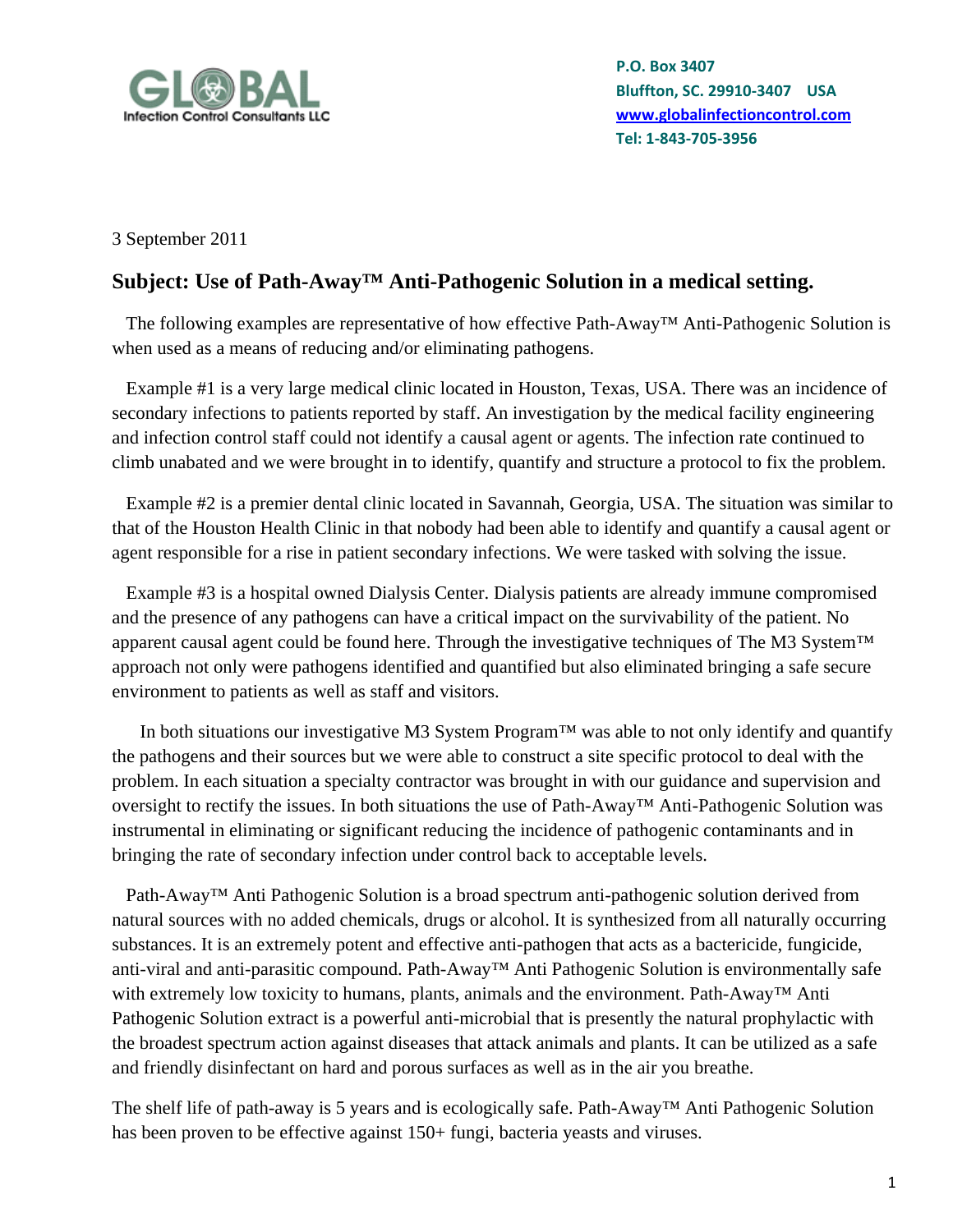

Path-Away™ Anti Pathogenic Solution extract is a powerful anti-microbial that is presently the natural prophylactic with the broadest spectrum action against diseases that attack humans, animals and plants. Path-Away™ Anti Pathogenic Solution is biodegradable according to the "Standard Test Methods for Determining the Anaerobic Biodegradation Potential of Organic Chemicals", ASTM Standards, Section 11, Water and Environmental Technology, Procedure E 1196-2, pp. 879-901, 1993 even though it contains no added chemicals.

 Sufficient experimentation has been completed to conclude that Path-Away™ Anti-Pathogenic Solution exhibits two primary effects upon selected microorganisms. These are: (1) an alteration of the cell membrane with inhibition of cellular respiration and (2) a dose-dependent inhibition of cellular respiration. This latter effect results in moderate growth of the microorganisms and a biocidal activity with higher levels of Path-Away<sup>™</sup> Anti-Pathogenic Solution. This biocidal activity is related to specific effects upon the cell membrane that may influence permeability. The more sensitive effect is the inhibition of cell respiration. Determination of the "mechanism of action" of any material in a microbial system is a formidable chore. This work demonstrates two "primary effects," however, with additional research, other effects may be determined. Do not consider this work to be terminal in the quest for a "mechanism of action" for this material. No attempt was made in our studies to differentiate the actions of any single component in Path-Away™ Anti-Pathogenic Solution from the supplied intact product. All studies were approached from the view point of Path-Away™ Anti-Pathogenic Solution representing a product and all work was done on the product. The primary original test organisms used in these studies included: Salmonella sps., E. coli, Listeria monocytogenes, Candida albicans, Aspergillus parasiticus and Penicillium cyclopium but this experimentation was expanded to the attached list.

## *Arthur V. Martin*

Arthur V. Martin President and Principal Research Scientist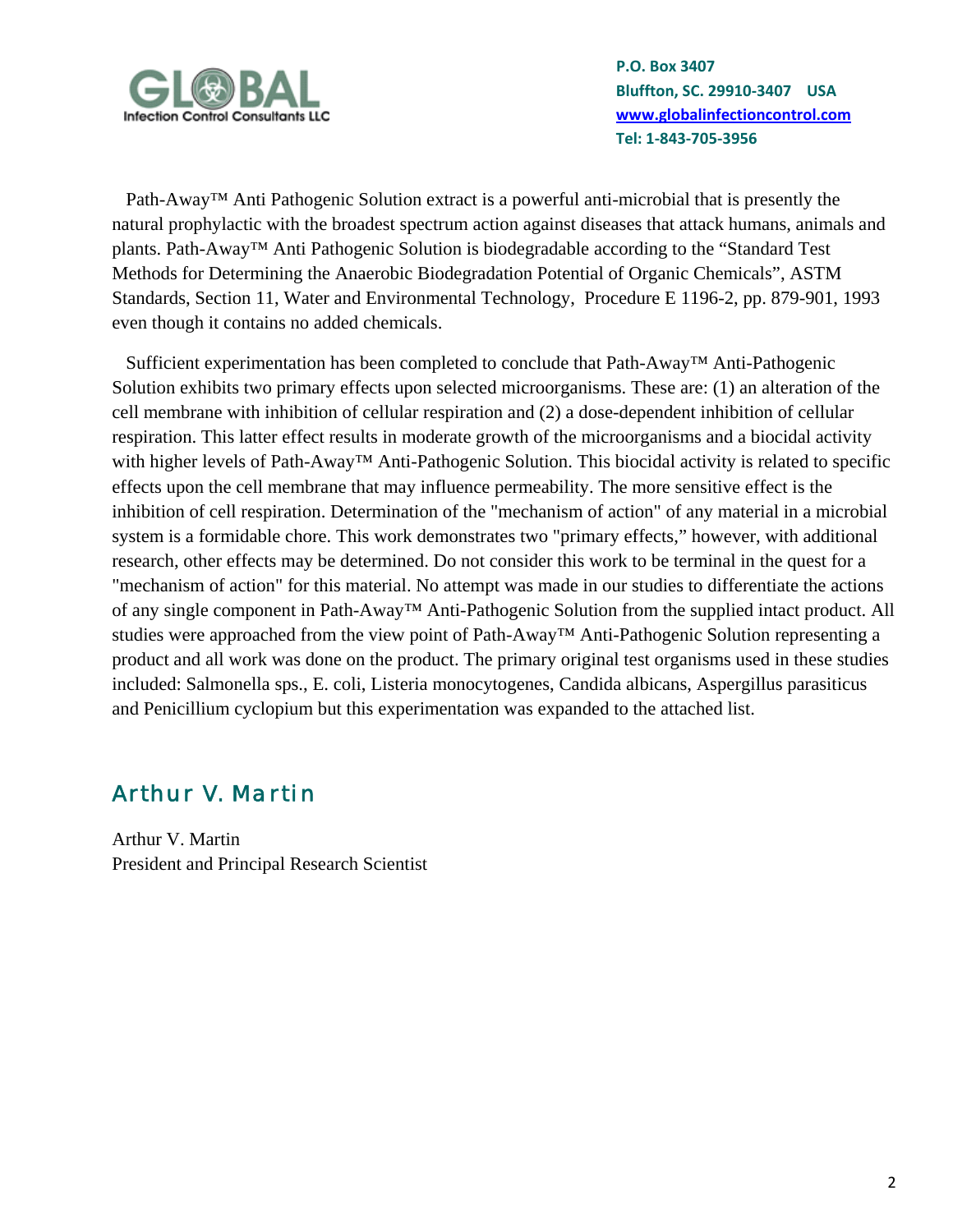

#### **Houston Health Clinic Air Sample Pre-Treatment**

|                                                                                          |                |                         |                |                                  |      | Environmental Microbiology Laboratory, Inc.<br>1150 Bayhill Drive, Suite 100, San Bruno, CA 94066<br>(650) 829-5800 Fax (650) 829-5852 www.emlab.com |                |                                      |      |                     |
|------------------------------------------------------------------------------------------|----------------|-------------------------|----------------|----------------------------------|------|------------------------------------------------------------------------------------------------------------------------------------------------------|----------------|--------------------------------------|------|---------------------|
| Client: Arthur V. Martin Associates<br>C/O: Mr. Arthur Martin<br>Re: Houston Health Care |                |                         |                |                                  |      | Date of Sampling: 01-21-2005<br>Date of Receipt: 01-25-2005<br>Date of Report: 01-27-2005                                                            |                |                                      |      |                     |
| SPORE TRAP REPORT: NON-VIABLE METHODOLOGY<br>Location:                                   |                | 7836006:<br>Outdoor air |                | 7835951:<br>Physicians<br>lounge |      | 7835946:<br>A/C unit                                                                                                                                 |                | 7836011:<br>Adjacent to file<br>moon |      | 7836005:<br>Hallway |
| Comments (see below)                                                                     |                | None                    |                | None                             |      | None.                                                                                                                                                |                | None                                 |      | None                |
| Lab ID-Version:                                                                          |                | 572295-1                |                | 572296-1                         |      | 572297-1                                                                                                                                             |                | 572298-1                             |      | 572299-1            |
|                                                                                          |                |                         |                |                                  |      | raw ct. Sportsvm3 raw ct. sportsvm3 raw ct. sportsvm3 raw ct. sportsvm3 raw ct. sportsvm3                                                            |                |                                      |      |                     |
| Alternaria                                                                               |                |                         |                |                                  |      |                                                                                                                                                      |                |                                      |      |                     |
| Arthrinium                                                                               |                |                         |                |                                  |      |                                                                                                                                                      |                |                                      |      |                     |
| Ascospores*                                                                              | 4              | 53                      |                |                                  | 48   | 640                                                                                                                                                  | 255            | 3,400                                |      |                     |
| Ascotricha                                                                               |                |                         |                |                                  |      |                                                                                                                                                      |                |                                      |      | 10,416 139,000      |
| Aureobasidium                                                                            |                |                         |                |                                  |      |                                                                                                                                                      |                |                                      |      |                     |
| Basidiospores*                                                                           | 8              | 107                     |                |                                  | 24   | 320                                                                                                                                                  | 85             | 1.130                                | 24   | 320                 |
| Bipolaris/Drechslera group                                                               |                |                         |                |                                  |      |                                                                                                                                                      |                |                                      |      |                     |
| <b>Botrytis</b>                                                                          |                |                         |                |                                  |      |                                                                                                                                                      |                |                                      |      |                     |
| Chaetomium                                                                               |                |                         |                |                                  |      | 13                                                                                                                                                   |                |                                      |      |                     |
| Cladosporium                                                                             | $\overline{4}$ | 53                      | 96             | 1.280                            | 72   | 960                                                                                                                                                  | 170            | 2,270                                | 48   | 640                 |
| Curvularia                                                                               |                |                         |                |                                  |      |                                                                                                                                                      |                |                                      |      |                     |
| Epicoccum                                                                                |                |                         |                |                                  |      |                                                                                                                                                      |                |                                      |      |                     |
| Fusarium                                                                                 |                |                         |                |                                  |      |                                                                                                                                                      |                |                                      |      |                     |
| Myrothecium                                                                              |                |                         |                |                                  |      |                                                                                                                                                      |                |                                      |      |                     |
| Nigrospora                                                                               |                |                         |                |                                  |      |                                                                                                                                                      |                |                                      |      |                     |
| Other brown                                                                              |                |                         | $\overline{2}$ | 27                               |      |                                                                                                                                                      | $\overline{2}$ | 27                                   |      |                     |
| Other colorless                                                                          |                |                         |                |                                  |      |                                                                                                                                                      |                |                                      |      |                     |
| Penicillium/Aspergillus typest                                                           | $\overline{4}$ | 53                      |                |                                  |      | 144,528 1,930,000 25,512 340,000 2210,000 29,500,000 53,616 715,000                                                                                  |                |                                      |      |                     |
| Pithomyces                                                                               |                |                         |                |                                  |      |                                                                                                                                                      |                |                                      |      |                     |
| Rusts*                                                                                   |                |                         |                |                                  |      | 19,344 258,000 8,472 113,000 274,890 3,670,000 6,144 81,900                                                                                          |                |                                      |      |                     |
| <b>Scopulariopsis</b><br>Smuts*, Periconia, Myxomycetes*                                 |                |                         |                |                                  |      |                                                                                                                                                      |                | 13                                   |      |                     |
| Stachybotrys                                                                             |                |                         |                |                                  |      |                                                                                                                                                      |                |                                      |      |                     |
| Stemphylium                                                                              |                |                         |                |                                  |      |                                                                                                                                                      |                |                                      |      |                     |
| Torula                                                                                   |                |                         |                |                                  |      |                                                                                                                                                      |                |                                      |      |                     |
| <b>Ulocladium</b>                                                                        |                |                         |                |                                  |      |                                                                                                                                                      |                |                                      |      |                     |
| Unknown                                                                                  |                |                         |                |                                  |      |                                                                                                                                                      |                |                                      |      |                     |
| Zygomycetes                                                                              |                |                         |                |                                  |      |                                                                                                                                                      |                |                                      |      |                     |
| Background debris (1-4+)††                                                               | $2+$           |                         | $4+$           |                                  | $3+$ |                                                                                                                                                      | $>4+$          |                                      | $4+$ |                     |
| Sample volume (liters)                                                                   | 75             |                         | 75             |                                  | 75   |                                                                                                                                                      | 75             |                                      | 75   |                     |
|                                                                                          |                | 266                     |                | 2.189.307                        |      | 454,933                                                                                                                                              |                | 33,176,840                           |      | 936,860             |

**Comments:** 

\* Most of these spore types are not seen with culturable methods (Andersen sampling), although some may appear as as<br>n-sporulating fungi. Most of the basidiospores are "mushroom" spores while the nasts and smuts are plant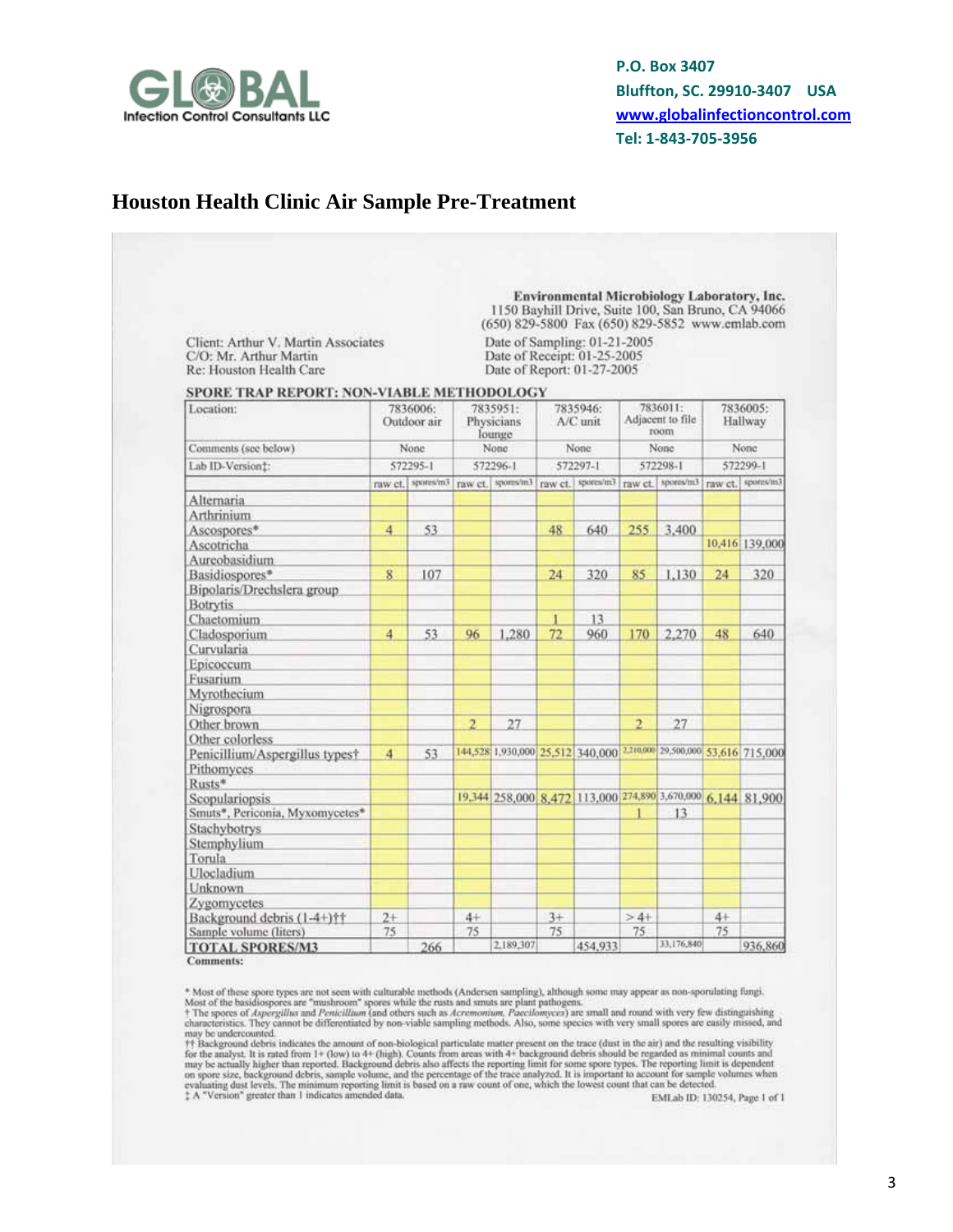

 The pre-treatment sample was collected to baseline the bioaerosol content in the facility in various sections and locations. The HVAC unit was investigated as part of The M3 System™ process. Reservoirs of pathogen growth will sporulate on a continuous basis. These spores, while gravimetrically light will in fact be entrained in the buildings air supply. A typical HVAC unit turns over the entire interior air volume 8-10 times per hour. The HVAC unit becomes the pathway to pollution by spreading the pathogens throughout the conditioned space. The typical adult will breathe approximately 25,000 cubic meters of air per day so this part of the investigative process is critical. The issue with most pathogenic environmental contamination is that the majority of infection control professionals do not fully understand the link between the problem and the HVAC system. It is an absolute part of The M3 System™ investigative process to include this vital component.

 The pre-treatment assessment identified numerous pathogenic bioaerosols. The most significant numbers were identified as being *Ascotrichia, Aspergillus, Penicillium* and *Scopulariopsis.* Some levels exceeded 29,000,000 spores per cubic meter of respirable air supply.

#### **Houston Health Clinic Air Sample Post-Treatment**

The facility was HEPA vacuumed on all surfaces. The HVAC system went through a multi-point systematic decontamination process. Actual contaminant reservoirs were removed. The application of Path-Away™ Anti-Pathogenic Solution was done under the supervision of our staff.

 The results proving the efficacy of Path-Away™ Anti-Pathogenic Solution are evident in the postapplication testing results as shown below. Nearly all previous pathogens were completely eliminated and a few remained at levels so low as to be insignificant.

 It is important to note that the post application testing was conducted approximately 30 days after the project was completed. The project took a while due to the bureaucratic and budgeting process.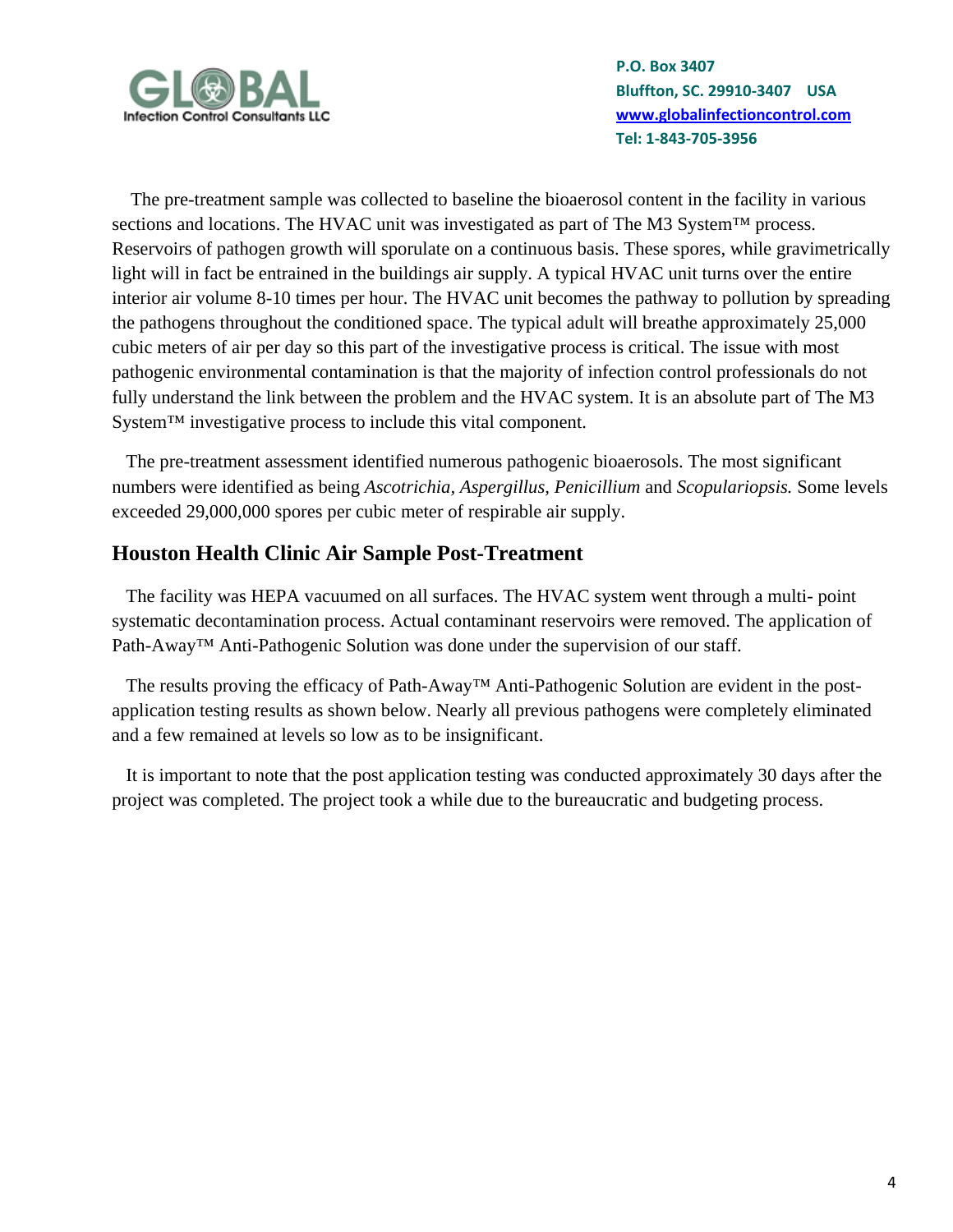

Client: Arthur V. Martin Associates C/O: Mr. Kevin Martin Re: Houston

Environmental Microbiology Laboratory, Inc. 1150 Bayhill Drive, Suite 100, San Bruno, CA 94066 (650) 829-5800 Fax (650) 829-5852 www.emlab.com Date of Sampling: 06-28-2005<br>Date of Receipt: 06-30-2005

Date of Report: 07-05-2005

#### SPORE TRAP REPORT: NON-VIABLE METHODOLOGY

| Location:                                     |                | 9490195:<br>Outdoor |          | 9505584:<br>Indoor main |  |
|-----------------------------------------------|----------------|---------------------|----------|-------------------------|--|
| Comments (see below)                          |                | None                |          | A                       |  |
| Lab ID-Version!:                              |                | 694388-1            | 694389-1 |                         |  |
|                                               | raw ct.        | spores/m3           | raw ct.  | spores/m3               |  |
| Alternaria                                    |                |                     |          |                         |  |
| Arthrinium                                    |                |                     |          |                         |  |
| Ascospores*                                   | 20             | 267                 |          |                         |  |
| Aureobasidium                                 |                |                     |          |                         |  |
| Basidiospores*                                | 84             | 1.120               |          |                         |  |
| Bipolaris/Drechslera group<br><b>Botrytis</b> |                | 13                  |          |                         |  |
| Chaetomium                                    |                |                     |          |                         |  |
| Cladosporium                                  | 52             | 693                 |          |                         |  |
| Curvularia                                    | 6              | 80                  |          | 22                      |  |
| Epicoccum                                     |                |                     |          |                         |  |
| Fusarium                                      | $\overline{2}$ | 27                  |          |                         |  |
| Myrothecium                                   |                |                     |          |                         |  |
| Nigrospora                                    |                |                     |          |                         |  |
| Other brown                                   |                | 13                  |          |                         |  |
| Other colorless                               |                | 13                  |          |                         |  |
| Penicillium/Aspergillus typest                | 12             | 160                 | 30       | 667                     |  |
| Pithomyces                                    | 4              | 53                  |          |                         |  |
| Rusts*                                        |                | 13                  |          |                         |  |
| Smuts*, Periconia, Myxomycetes*               | $\overline{2}$ | 27                  |          |                         |  |
| Stachybotrys                                  |                |                     |          | 22                      |  |
| Stemphylium                                   |                |                     |          |                         |  |
| Torula                                        |                | 13                  |          |                         |  |
| Ulocladium                                    |                |                     |          |                         |  |
| Unknown                                       |                |                     |          |                         |  |
| Zygomycetes                                   |                |                     |          |                         |  |
| Background debris (1-4+)††                    | $2+$           |                     | $2+$     |                         |  |
| Sample volume (liters)                        | 75             |                     | 45       |                         |  |
| TOTAL SPORES/M3                               |                | 2.492               |          | 711                     |  |

Comments: A) 26 of the raw count Penicillium/Aspergillus type spores were present as a single clump.

may be undercounted.<br>The Background debris indicates the amount of non-biological particulate matter present on the trace (dust in the air) and the resulting visibility<br>for the analyst. It is rated from 1+ (low) to 4+ (hi

EMLab ID: 159259, Page 1 of 1

<sup>\*</sup> Most of these spore types are not seen with culturable methods (Andersen sampling), although some may appear as non-sporulating fungi.<br>Most of the basidiospores are "mushroom" spores while the rusts and smuts are plant p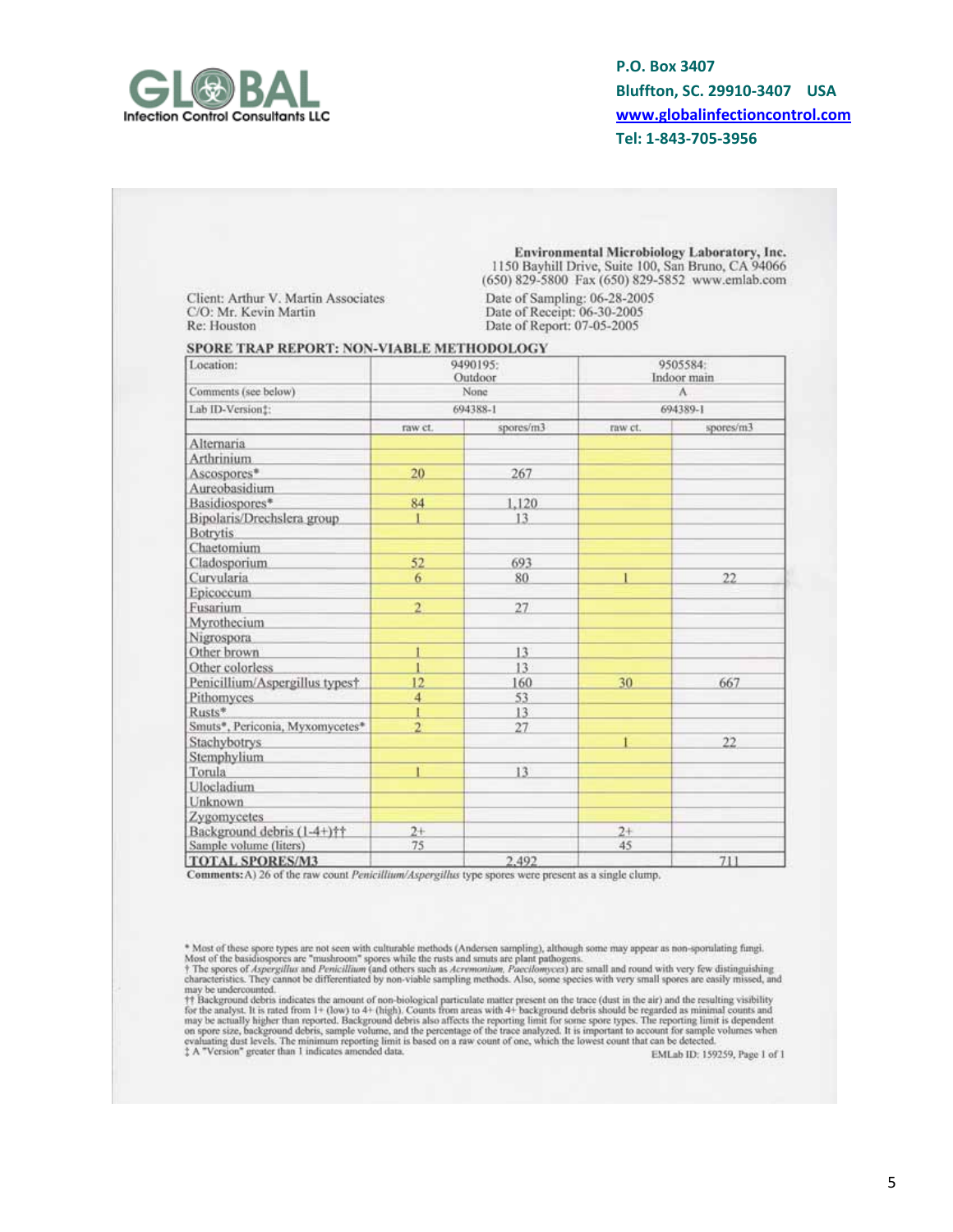

#### **Sheridan Dental Clinic Air Sample Pre-Treatment**

| Client: Arthur V. Martin Associates<br>C/O: Mr. Arthur Martin<br>Re: Dr Sheridan Bldg |         |                          |                |                                                                                           |         | (650) 829-5800 Fax (650) 829-5852 www.emlab.com |  |
|---------------------------------------------------------------------------------------|---------|--------------------------|----------------|-------------------------------------------------------------------------------------------|---------|-------------------------------------------------|--|
|                                                                                       |         |                          |                | Date of Sampling: 09-08-2007<br>Date of Receipt: 09-11-2007<br>Date of Report: 09-12-2007 |         |                                                 |  |
| SPORE TRAP REPORT: NON-VIABLE METHODOLOGY                                             |         |                          |                |                                                                                           |         |                                                 |  |
| Location:                                                                             |         | 12776585:<br>Outdoor air |                | 12776577:<br>Sheridan office                                                              |         | 12776566:<br>Vacant office                      |  |
| Comments (see below)                                                                  |         | None                     |                | None                                                                                      |         | None                                            |  |
| Lab ID-Version!:                                                                      |         | 1462980-1                |                | 1462981-1                                                                                 |         | 1462982-1                                       |  |
|                                                                                       | raw ct. | spores/m3                | raw ct.        | spores/m3                                                                                 | raw ct. | spores/m3                                       |  |
| Alternaria                                                                            |         |                          |                |                                                                                           |         |                                                 |  |
| Arthrinium                                                                            |         |                          |                |                                                                                           |         |                                                 |  |
| Ascospores*                                                                           |         | 53                       |                |                                                                                           |         |                                                 |  |
| Aureobasidium                                                                         |         |                          |                |                                                                                           |         |                                                 |  |
| Basidiospores*                                                                        |         | 53                       |                |                                                                                           |         | 53                                              |  |
| Bipolaris/Drechslera group                                                            |         |                          |                |                                                                                           |         |                                                 |  |
| <b>Botrytis</b>                                                                       |         |                          |                |                                                                                           |         |                                                 |  |
| Chaetomium                                                                            |         |                          |                |                                                                                           |         |                                                 |  |
| Cladosporium                                                                          | 4       | 213                      | $\overline{2}$ | 107                                                                                       | 3       | 160                                             |  |
| Curvularia                                                                            |         | 13                       |                |                                                                                           |         | 13                                              |  |
| Epicoccum                                                                             |         |                          |                |                                                                                           |         |                                                 |  |
| Fusarium                                                                              |         |                          |                |                                                                                           |         |                                                 |  |
| Myrothecium                                                                           |         |                          |                |                                                                                           |         |                                                 |  |
| Nigrospora                                                                            |         | 13                       |                |                                                                                           |         |                                                 |  |
| Other colorless                                                                       |         |                          |                |                                                                                           |         |                                                 |  |
| Penicillium/Aspergillus typest                                                        |         | 53                       | 14             | 747                                                                                       | 4.342   | 5.790.000                                       |  |
| Pithomyces.                                                                           |         |                          |                |                                                                                           |         |                                                 |  |
| Rusts*                                                                                |         |                          |                |                                                                                           |         |                                                 |  |
| Smuts*, Periconia, Myxomycetes*                                                       |         |                          |                | 13                                                                                        |         |                                                 |  |
| Stachybotrys                                                                          |         |                          |                |                                                                                           |         |                                                 |  |
| Stemphylium                                                                           |         |                          |                |                                                                                           |         |                                                 |  |
| Torula                                                                                |         |                          |                |                                                                                           |         |                                                 |  |
| Ulocladium                                                                            |         |                          |                |                                                                                           |         |                                                 |  |
| Unknown                                                                               |         |                          |                |                                                                                           |         |                                                 |  |
| Zygomycetes                                                                           |         |                          |                |                                                                                           |         |                                                 |  |
| Background debris (1-4+)††                                                            | $1+$    |                          | $2+$           |                                                                                           | $2+$    |                                                 |  |
| Hyphal fragments/m3                                                                   | < 13    |                          | 13             |                                                                                           | < 13    |                                                 |  |
| Pollen/m3                                                                             | < 13    |                          | < 13           |                                                                                           | 13      |                                                 |  |
| Skin cells $(1-4+)$                                                                   | None    |                          | $1+$           |                                                                                           | $1+$    |                                                 |  |
| Sample volume (liters)                                                                | 75      |                          | 75             |                                                                                           | 75      |                                                 |  |
| <b>TOTAL SPORE/m3</b>                                                                 |         | 398                      |                | 867                                                                                       |         | 5.790.226                                       |  |

Comments:

\* Most of these spore types are not seen with culturable methods (Andersen sampling), although some may appear as non-sporulating fungi.<br>Most of the basidiospores are "mushroom" spores while the rusts and smuts are plant p

may be undercounted.<br>
† Background debris indicates the amount of non-biological particulate matter present on the trace (dust in the air) and the resulting visibility<br>
†† Background debris stated from 1+ (low) to 4+ (high s when

evaluating dust levels.<br>When detected, the minimum detection and reporting limit is a raw count of 1. The minimum detection value when multiplied by 1000 and<br>divided by the sample volume collected provides the analytical s

EMLab ID: 334341, Page 1 of 1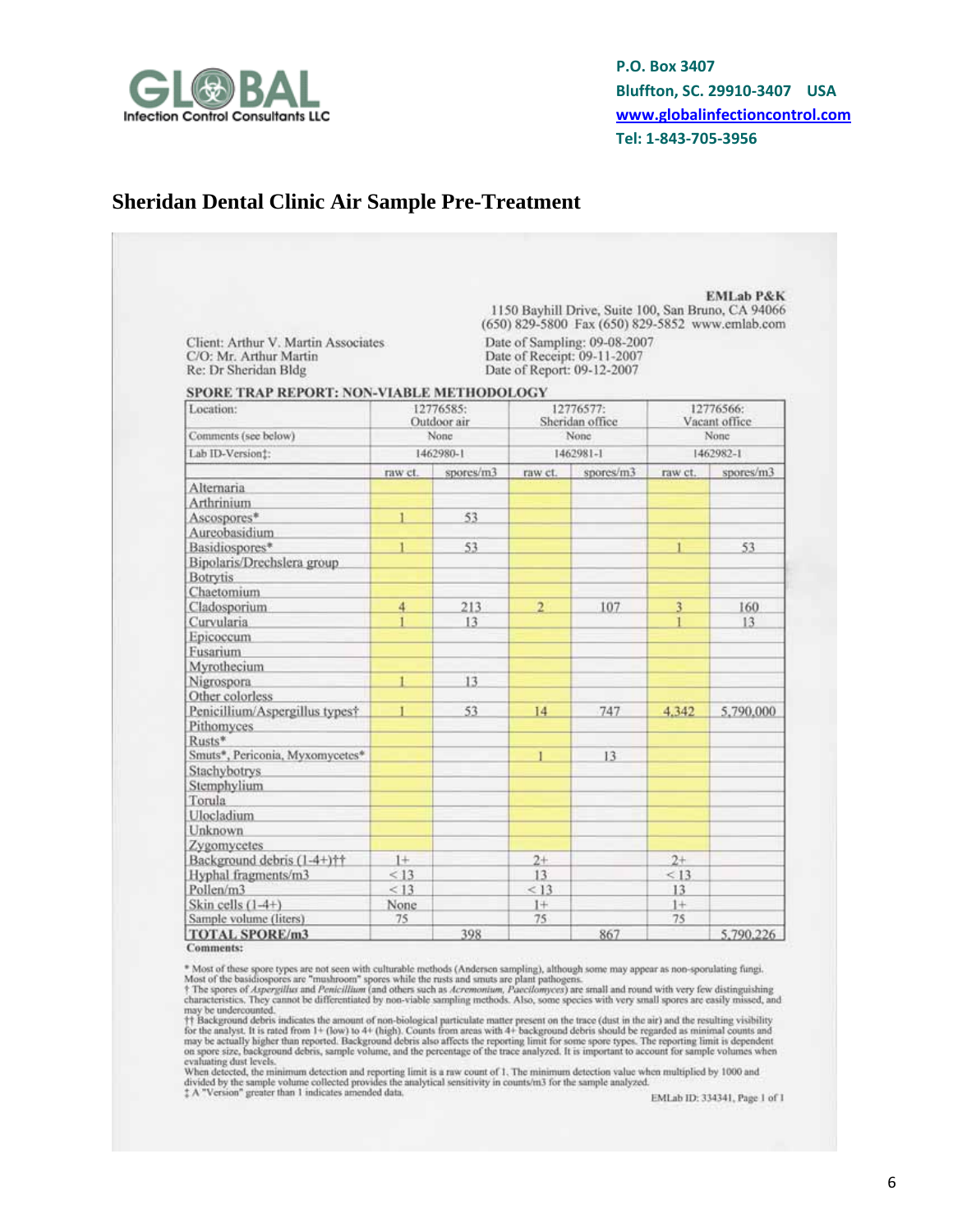

 The pre-treatment sample was collected to baseline the bioaerosol content in the facility in various sections and locations. The HVAC unit was investigated as part of The M3 System™ process. Reservoirs of pathogen growth will sporulate on a continuous basis. These spores, while gravimetrically light will in fact be entrained in the buildings air supply. A typical HVAC unit turns over the entire interior air volume 8-10 times per hour.

The HVAC unit becomes the pathway to pollution by spreading the pathogens throughout the conditioned space. The typical adult will breathe approximately 25,000 cubic meters of air per day so this part of the investigative process is critical. The issue with most pathogenic environmental contamination is that the majority of infection control professionals do not fully understand the link between the problem and the HVAC system. It is an absolute part of The M3 System™ investigative process to include this vital component.

 A contaminated VAV box was found that had been missed during normal HVAC maintenance. The box was located above a vacant office that had suffered a water leak. Through The M3 System™ investigative process a section of wall cavity in the hallway was found to harbor a large colony of viable fungi. The wall cavity was open to the area above the dropped ceiling where the pathogens mixed with air entering the VAV box.

 The facility was HEPA vacuumed on all surfaces. The HVAC system went through a multi- point systematic decontamination process. Actual contaminant reservoirs were removed. The application of Path-Away™ Anti-Pathogenic Solution was done under the supervision of our staff.

 The results proving the efficacy of Path-Away™ Anti-Pathogenic Solution are evident in the postapplication testing results as shown below. Nearly all previous pathogens were completely eliminated and a few remained at levels so low as to be insignificant.

 Post testing was conducted approximately 30 days AFTER the remediation was completed and at the 30 day time period the efficacy of Path-Away™ Anti-Pathogenic Solution was still evident.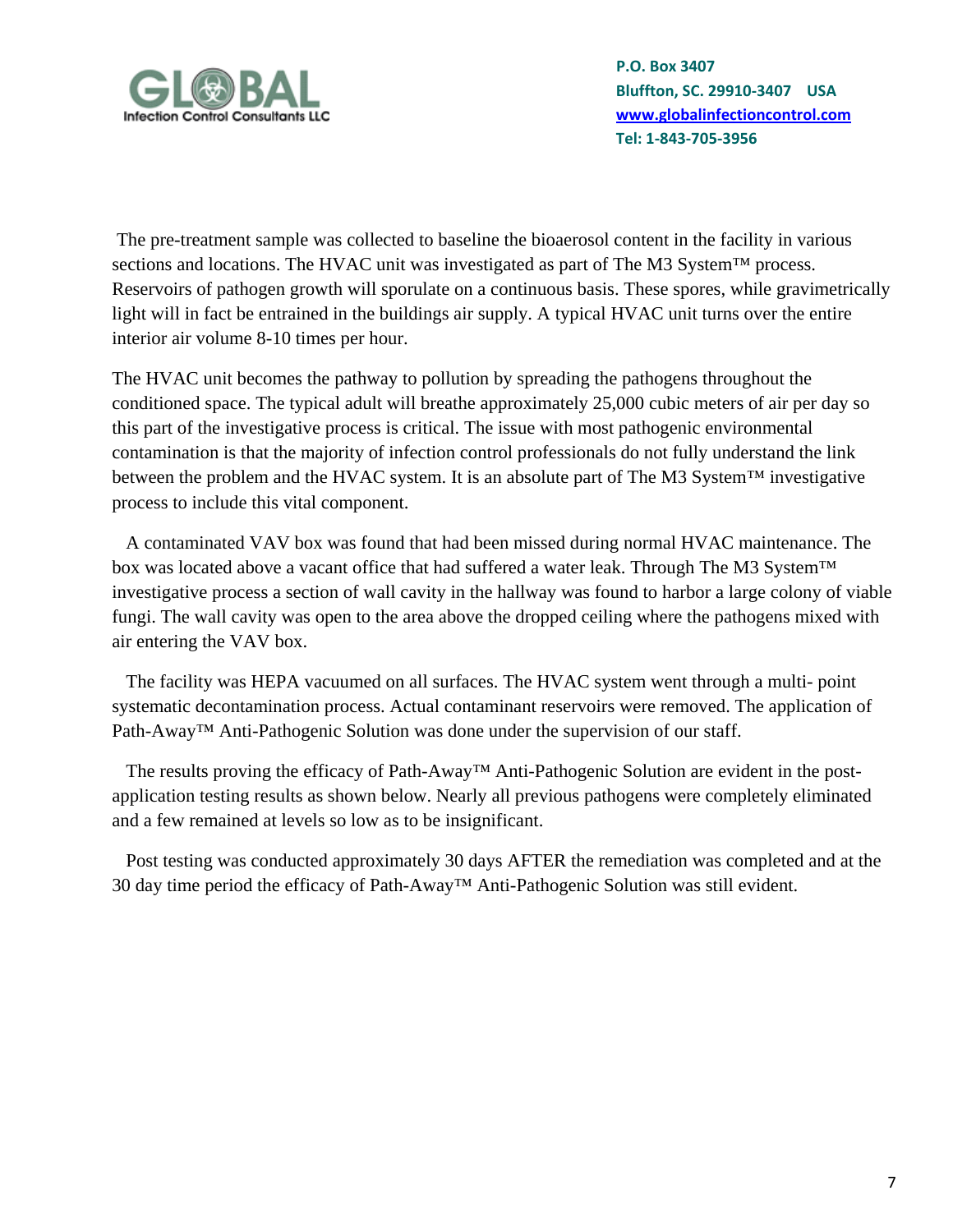

### **Sheridan Dental Clinic Air Post Treatment**

| Client: Arthur V. Martin Associates<br>C/O: Mr. Arthur Martin<br>Re: Sheridan - clear<br>SPORE TRAP REPORT: NON-VIABLE METHODOLOGY<br>Location:<br>Comments (see below)<br>Lab ID-Version!:<br>raw ct.<br>Alternaria<br>Arthrinium<br>21<br>Ascospores*<br>Aureobasidium<br>144<br>Basidiospores*<br>Bipolaris/Drechslera group<br><b>Botrytis</b><br>ı<br>Cercospora<br>I<br>10<br>Chaetomium<br>Cladosporium<br>6<br>$\overline{2}$<br>Curvularia<br>Epicoccum<br>Fusarium<br>Myrothecium<br>$\mathbf{I}$<br>Nigrospora<br>Oidium<br>12<br>21<br>Penicillium/Aspergillus typest<br>Pithomyces<br>Rusts*<br>Smuts*, Periconia, Myxomycetes*<br>$\overline{2}$<br>Stachybotrys | Date of Sampling: 10-05-2007<br>Date of Receipt: 10-08-2007<br>Date of Report: 10-09-2007<br>12743648:<br>Outdoor air<br>None<br>1510395-1<br>spores/m3<br>2.330<br>16,000<br>13<br>13<br>133<br>667 | raw ct.<br>2 | 12743682:<br>Indoor air<br>None.<br>1510396-1<br>27 |
|--------------------------------------------------------------------------------------------------------------------------------------------------------------------------------------------------------------------------------------------------------------------------------------------------------------------------------------------------------------------------------------------------------------------------------------------------------------------------------------------------------------------------------------------------------------------------------------------------------------------------------------------------------------------------------|------------------------------------------------------------------------------------------------------------------------------------------------------------------------------------------------------|--------------|-----------------------------------------------------|
|                                                                                                                                                                                                                                                                                                                                                                                                                                                                                                                                                                                                                                                                                |                                                                                                                                                                                                      |              |                                                     |
|                                                                                                                                                                                                                                                                                                                                                                                                                                                                                                                                                                                                                                                                                |                                                                                                                                                                                                      |              |                                                     |
|                                                                                                                                                                                                                                                                                                                                                                                                                                                                                                                                                                                                                                                                                |                                                                                                                                                                                                      |              |                                                     |
|                                                                                                                                                                                                                                                                                                                                                                                                                                                                                                                                                                                                                                                                                |                                                                                                                                                                                                      |              | spores/m3                                           |
|                                                                                                                                                                                                                                                                                                                                                                                                                                                                                                                                                                                                                                                                                |                                                                                                                                                                                                      |              |                                                     |
|                                                                                                                                                                                                                                                                                                                                                                                                                                                                                                                                                                                                                                                                                |                                                                                                                                                                                                      |              |                                                     |
|                                                                                                                                                                                                                                                                                                                                                                                                                                                                                                                                                                                                                                                                                |                                                                                                                                                                                                      |              |                                                     |
|                                                                                                                                                                                                                                                                                                                                                                                                                                                                                                                                                                                                                                                                                |                                                                                                                                                                                                      |              |                                                     |
|                                                                                                                                                                                                                                                                                                                                                                                                                                                                                                                                                                                                                                                                                |                                                                                                                                                                                                      |              |                                                     |
|                                                                                                                                                                                                                                                                                                                                                                                                                                                                                                                                                                                                                                                                                |                                                                                                                                                                                                      |              |                                                     |
|                                                                                                                                                                                                                                                                                                                                                                                                                                                                                                                                                                                                                                                                                |                                                                                                                                                                                                      |              |                                                     |
|                                                                                                                                                                                                                                                                                                                                                                                                                                                                                                                                                                                                                                                                                |                                                                                                                                                                                                      |              |                                                     |
|                                                                                                                                                                                                                                                                                                                                                                                                                                                                                                                                                                                                                                                                                |                                                                                                                                                                                                      |              |                                                     |
|                                                                                                                                                                                                                                                                                                                                                                                                                                                                                                                                                                                                                                                                                |                                                                                                                                                                                                      |              |                                                     |
|                                                                                                                                                                                                                                                                                                                                                                                                                                                                                                                                                                                                                                                                                |                                                                                                                                                                                                      |              |                                                     |
|                                                                                                                                                                                                                                                                                                                                                                                                                                                                                                                                                                                                                                                                                |                                                                                                                                                                                                      |              |                                                     |
|                                                                                                                                                                                                                                                                                                                                                                                                                                                                                                                                                                                                                                                                                |                                                                                                                                                                                                      |              |                                                     |
|                                                                                                                                                                                                                                                                                                                                                                                                                                                                                                                                                                                                                                                                                | 27                                                                                                                                                                                                   |              |                                                     |
|                                                                                                                                                                                                                                                                                                                                                                                                                                                                                                                                                                                                                                                                                |                                                                                                                                                                                                      |              |                                                     |
|                                                                                                                                                                                                                                                                                                                                                                                                                                                                                                                                                                                                                                                                                |                                                                                                                                                                                                      |              |                                                     |
|                                                                                                                                                                                                                                                                                                                                                                                                                                                                                                                                                                                                                                                                                |                                                                                                                                                                                                      |              |                                                     |
|                                                                                                                                                                                                                                                                                                                                                                                                                                                                                                                                                                                                                                                                                | 13                                                                                                                                                                                                   |              |                                                     |
|                                                                                                                                                                                                                                                                                                                                                                                                                                                                                                                                                                                                                                                                                | 160                                                                                                                                                                                                  |              |                                                     |
|                                                                                                                                                                                                                                                                                                                                                                                                                                                                                                                                                                                                                                                                                | 2,330                                                                                                                                                                                                | 60           | 3.200                                               |
|                                                                                                                                                                                                                                                                                                                                                                                                                                                                                                                                                                                                                                                                                |                                                                                                                                                                                                      |              |                                                     |
|                                                                                                                                                                                                                                                                                                                                                                                                                                                                                                                                                                                                                                                                                | 27                                                                                                                                                                                                   |              | 13                                                  |
|                                                                                                                                                                                                                                                                                                                                                                                                                                                                                                                                                                                                                                                                                |                                                                                                                                                                                                      |              |                                                     |
| Stemphylium                                                                                                                                                                                                                                                                                                                                                                                                                                                                                                                                                                                                                                                                    |                                                                                                                                                                                                      |              |                                                     |
| Torula                                                                                                                                                                                                                                                                                                                                                                                                                                                                                                                                                                                                                                                                         |                                                                                                                                                                                                      |              |                                                     |
| Ulocladium                                                                                                                                                                                                                                                                                                                                                                                                                                                                                                                                                                                                                                                                     |                                                                                                                                                                                                      |              |                                                     |
| Unknown                                                                                                                                                                                                                                                                                                                                                                                                                                                                                                                                                                                                                                                                        |                                                                                                                                                                                                      |              |                                                     |
| Background debris (1-4+)††<br>$2+$                                                                                                                                                                                                                                                                                                                                                                                                                                                                                                                                                                                                                                             |                                                                                                                                                                                                      | $2+$         |                                                     |
| Hyphal fragments/m3<br>< 13                                                                                                                                                                                                                                                                                                                                                                                                                                                                                                                                                                                                                                                    |                                                                                                                                                                                                      | 13           |                                                     |
| Pollen/m3<br>40                                                                                                                                                                                                                                                                                                                                                                                                                                                                                                                                                                                                                                                                |                                                                                                                                                                                                      | < 13         |                                                     |
| Skin cells $(1-4+)$<br>$<$ 1+                                                                                                                                                                                                                                                                                                                                                                                                                                                                                                                                                                                                                                                  |                                                                                                                                                                                                      | $1+$         |                                                     |
| Sample volume (liters)<br>75<br><b>TOTAL SPORE/m3</b>                                                                                                                                                                                                                                                                                                                                                                                                                                                                                                                                                                                                                          |                                                                                                                                                                                                      | 75           | 3,240                                               |

**Comments:** 

**Comments:**<br> **Example 18** Most of these spore types are not seen with culturable methods (Andersen sampling), although some may appear as non-sporulating fungi.<br> **Most of the basic disospores are "mushroom"** spores while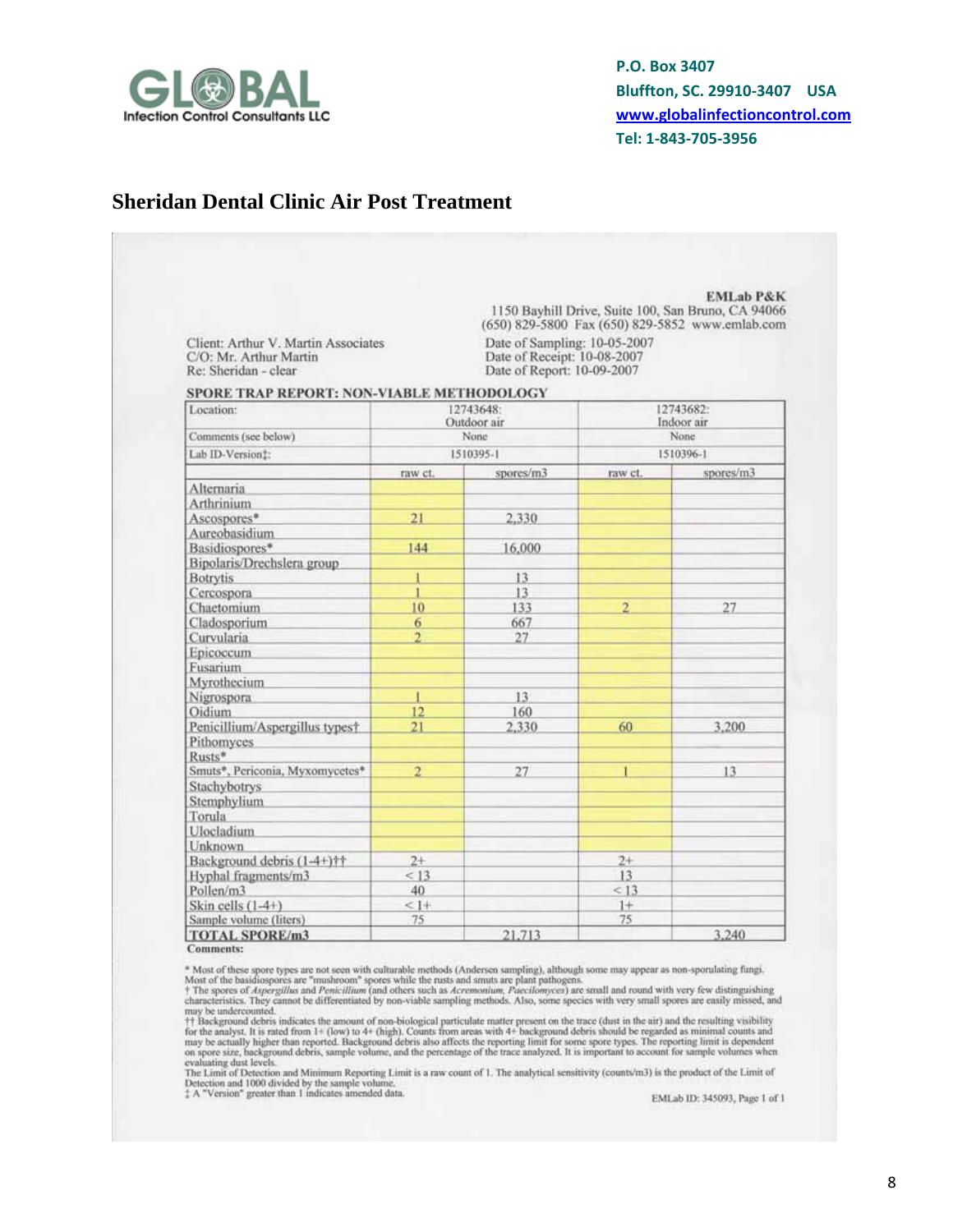

# **Sheridan Clinic Pre-Treatment Surface Samples**

|                                                | Client: Arthur V. Martin Associates                  | (650) 829-5800 Fax (650) 829-5852 www.emlab.com<br>Date of Sampling: 09-08-2007                                                                                                                                                                                                                                                                                                                                                        | 1150 Bayhill Drive, Suite 100, San Bruno, CA 94066 |                       |
|------------------------------------------------|------------------------------------------------------|----------------------------------------------------------------------------------------------------------------------------------------------------------------------------------------------------------------------------------------------------------------------------------------------------------------------------------------------------------------------------------------------------------------------------------------|----------------------------------------------------|-----------------------|
| C/O: Mr. Arthur Martin<br>Re: Dr Sheridan Bldg |                                                      | Date of Receipt: 09-11-2007<br>Date of Report: 09-12-2007                                                                                                                                                                                                                                                                                                                                                                              |                                                    |                       |
| (Wet Mount)                                    |                                                      | DIRECT MICROSCOPIC EXAMINATION REPORT                                                                                                                                                                                                                                                                                                                                                                                                  |                                                    |                       |
| Background<br>Debris and/or<br>Description     | Miscellaneous<br>Spores Present*                     | MOLD GROWTH: Molds seen<br>with underlying mycelial and/or<br>sporulating structures?                                                                                                                                                                                                                                                                                                                                                  | Other<br>Comments††                                | General<br>Impression |
|                                                |                                                      | Lab ID-Version: 1463155-1: Swab sample SW1: 1st room on left                                                                                                                                                                                                                                                                                                                                                                           |                                                    |                       |
| Moderate                                       | Very few                                             | 3+ Aspergillus species                                                                                                                                                                                                                                                                                                                                                                                                                 | None                                               | Mold growth           |
|                                                |                                                      | Lab ID-Version: 1463156-1: Swab sample SW2: At leak location                                                                                                                                                                                                                                                                                                                                                                           |                                                    |                       |
| Moderate                                       | Few                                                  | 4+ Curvularia species<br>2+ colorless spores typical of<br>Penicillium / Aspergillus                                                                                                                                                                                                                                                                                                                                                   | None                                               | Mold growth           |
|                                                |                                                      | Lab ID-Version: 1463157-1: Swab sample SW3: Front right room                                                                                                                                                                                                                                                                                                                                                                           |                                                    |                       |
| Moderate                                       | Few                                                  | 4+ Aspergillus species                                                                                                                                                                                                                                                                                                                                                                                                                 | None                                               | Mold growth           |
|                                                |                                                      | Lab ID-Version: 1463158-1: Swab sample SW4: Reception area                                                                                                                                                                                                                                                                                                                                                                             |                                                    |                       |
| None.                                          | Very few                                             | 4+ Aspergillus species                                                                                                                                                                                                                                                                                                                                                                                                                 | None                                               | Mold growth           |
|                                                |                                                      | Lab ID-Version: 1463159-1: Swab sample SW5: At cooler on wall                                                                                                                                                                                                                                                                                                                                                                          |                                                    |                       |
| Moderate                                       | Few                                                  | 4+ Aspergillus species<br>3+ Chaetomium species                                                                                                                                                                                                                                                                                                                                                                                        | None                                               | Mold growth           |
|                                                |                                                      | Lab ID-Version: 1463160-1: Swab sample SW6: Ceiling tiles                                                                                                                                                                                                                                                                                                                                                                              |                                                    |                       |
| Moderate                                       | Very few                                             | 4+ Aspergillus species                                                                                                                                                                                                                                                                                                                                                                                                                 | None                                               | Mold growth           |
|                                                |                                                      | * Indicative of normal conditions, i.e. seen on surfaces everywhere. Includes basidiospores (mushroom spores), myxomycetes, plant pathogens<br>such as ascospores, rusts and smuts, and a mix of saprophytic genera with no particular spore type predominating. Distribution of spore types                                                                                                                                           |                                                    |                       |
| seen mirrors that usually seen outdoors.       |                                                      |                                                                                                                                                                                                                                                                                                                                                                                                                                        |                                                    |                       |
|                                                |                                                      | + Quantities of molds seen growing are listed in the MOLD GROWTH column and are graded 1+ to 4+, with 4+ denoting the highest numbers.                                                                                                                                                                                                                                                                                                 |                                                    |                       |
| are favorable for growth.                      |                                                      | #1 Some comments may refer to the following: Most surfaces collect a mix of spores which are normally present in the outdoor environment. At<br>times it is possible to note a skewing of the distribution of spore types, and also to note "marker" genera which may indicate indoor mold<br>growth. Marker genera are those spore types which are present normally in very small numbers, but which multiply indoors when conditions |                                                    |                       |
|                                                | # A "Version" greater than 1 indicates amended data. |                                                                                                                                                                                                                                                                                                                                                                                                                                        |                                                    |                       |

EMLab ID: 334341, Page 1 of 1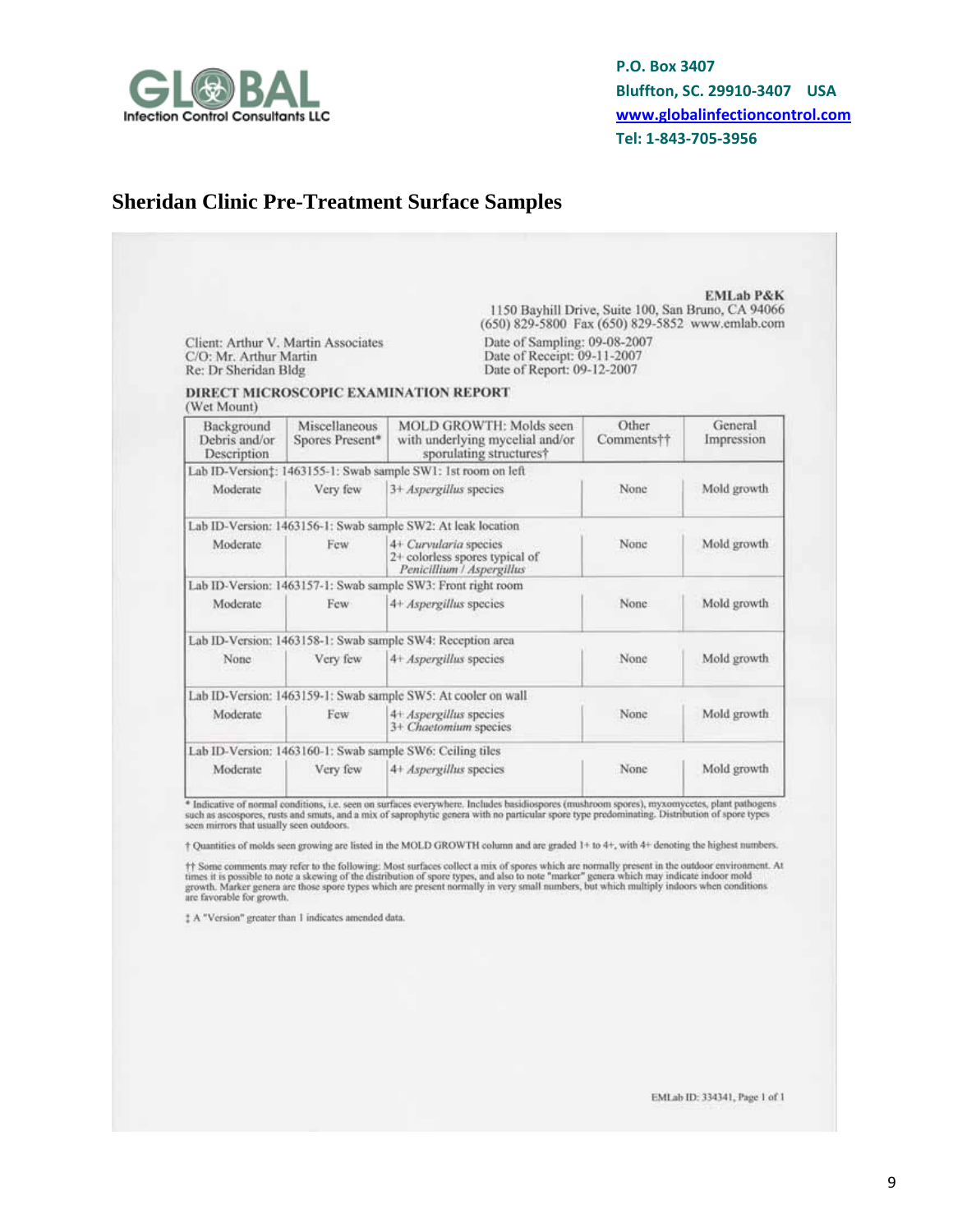

These direct contact samples collected at various locations in the clinic verified that the spread of contaminants has affected surfaces where they had been allowed to land and grow.

These surfaces were also treated with an application of Path-Away™ Anti-Pathogenic Solution and the results of that application is shown below.

|                                                |                                     | (650) 829-5800 Fax (650) 829-5852 www.emlab.com                                              | 1150 Bayhill Drive, Suite 100, San Bruno, CA 94066 |                        |
|------------------------------------------------|-------------------------------------|----------------------------------------------------------------------------------------------|----------------------------------------------------|------------------------|
| C/O: Mr. Arthur Martin<br>Re: Sheridan - clear | Client: Arthur V. Martin Associates | Date of Sampling: 10-05-2007<br>Date of Receipt: 10-08-2007<br>Date of Report: 10-09-2007    |                                                    |                        |
| (Wet Mount)                                    |                                     | DIRECT MICROSCOPIC EXAMINATION REPORT                                                        |                                                    |                        |
| Background<br>Debris and/or<br>Description     | Miscellaneous<br>Spores Present*    | <b>MOLD GROWTH: Molds seen</b><br>with underlying mycelial and/or<br>sporulating structures? | Other<br>Comments††                                | General<br>Impression  |
|                                                |                                     | Lab ID-Version:: 1510404-1: Swab sample SW 1: Reception                                      |                                                    |                        |
| Moderate                                       | Very few                            | $\leq$ 1+ colorless hyphae with no<br>associated spores, ID unknown                          | None                                               | Minimal mold<br>growth |
|                                                |                                     | Lab ID-Version: 1510405-1: Swab sample SW 2: Left rear room                                  |                                                    |                        |
| Moderate                                       | Very few                            | <1+ colorless hyphae with no<br>associated spores, ID unknown                                | None                                               | Minimal mold<br>growth |
|                                                |                                     | Lab ID-Version: 1510406-1: Swab sample SW 3: Entrance                                        |                                                    |                        |
| Moderate                                       | Very few                            | $\leq$ 1+ colorless hyphae with no<br>associated spores, ID unknown                          | None:                                              | Minimal mold<br>growth |
|                                                |                                     | Lab ID-Version: 1510407-1: Swab sample SW 4: Rear right room                                 |                                                    |                        |
| Moderate                                       | Very few                            | < 1+ colorless hyphae with no<br>associated spores, ID unknown                               | None                                               | Minimal mold<br>growth |
|                                                |                                     | Lab ID-Version: 1510408-1: Swab sample SW 5: Rear hallway                                    |                                                    |                        |
| Moderate                                       | Very few                            | 1+ Penicillium species                                                                       | None                                               | Mold growth            |
|                                                |                                     | Lab ID-Version: 1510409-1: Swab sample SW 6: Laundry area                                    |                                                    |                        |
| Moderate                                       | Very few                            | $<$ 1+ colorless hyphae with no<br>associated spores. ID unknown                             | None                                               | Minimal mold<br>growth |
|                                                |                                     | Lab ID-Version: 1510410-1: Swab sample SW 7: Left of rear door                               |                                                    |                        |
| Heavy                                          | Very few                            | 1+ Penicillium species                                                                       | None                                               | Mold growth            |
|                                                |                                     | Lab ID-Version: 1510411-1: Swab sample SW 8: Rear left inside door                           |                                                    |                        |
| Moderate                                       | Very few                            | <1+ Penicillium species                                                                      | None                                               | Minimal mold<br>growth |
|                                                |                                     | Lab ID-Version: 1510412-1: Swab sample SW 9: Mechanical room                                 |                                                    |                        |
| Moderate                                       | Very few                            | <1+ colorless hyphae with no<br>associated spores, ID unknown                                | None                                               | Minimal mold<br>growth |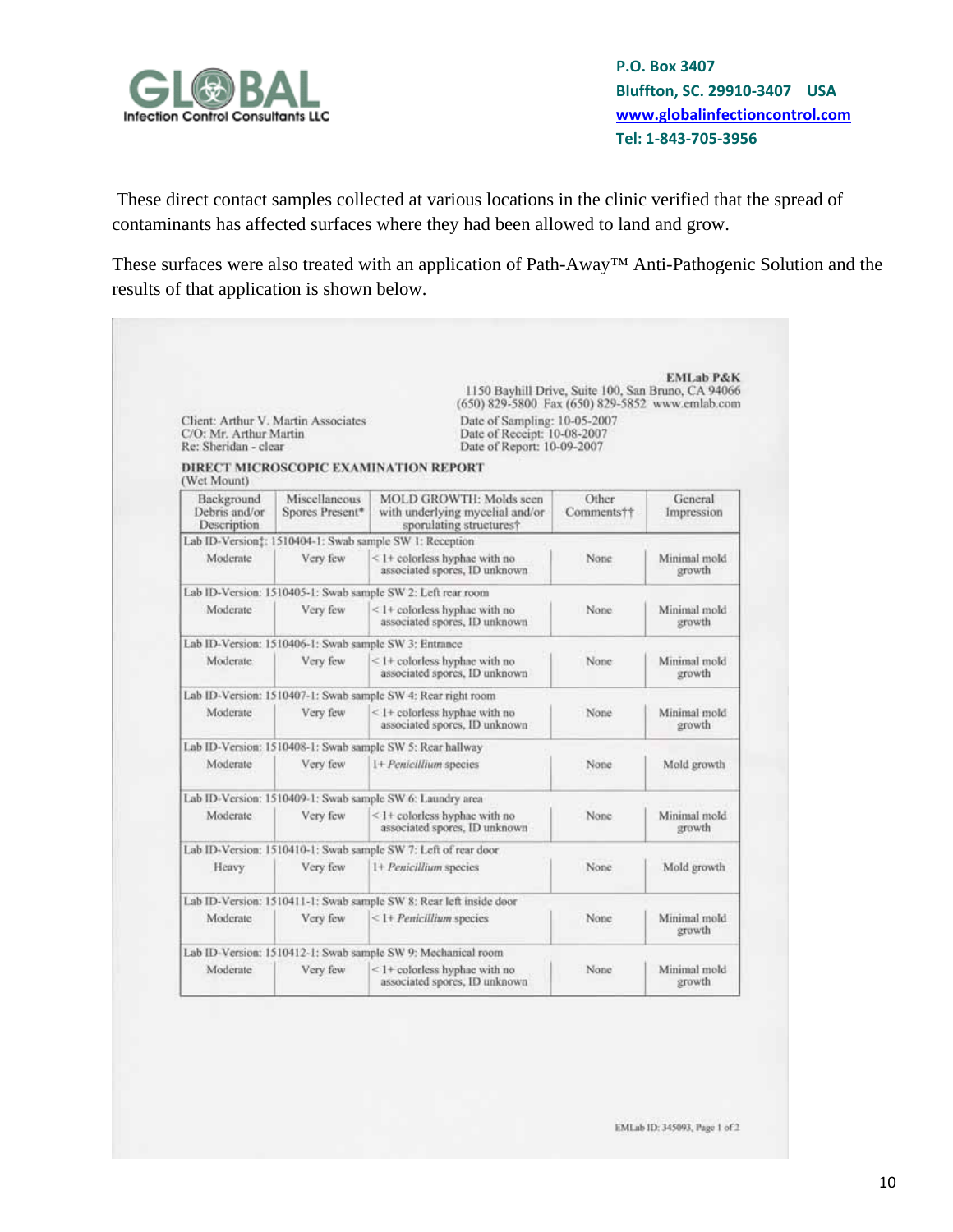

### **Hospital Dialysis Center Pre-Treatment Sampling:**

| C/O: Mr. Arthur Martin<br>Re: Dialysis Center | Client: Arthur V. Martin Associates | (650) 829-5800 Fax (650) 829-5852 www.emlab.com<br>Date of Sampling: 12-12-2007<br>Date of Receipt: 12-14-2007<br>Date of Report: 12-17-2007                                                                                                                                                                                                                                                                                                                                                                                                                                           | 1150 Bayhill Drive, Suite 100, San Bruno, CA 94066 |                       |
|-----------------------------------------------|-------------------------------------|----------------------------------------------------------------------------------------------------------------------------------------------------------------------------------------------------------------------------------------------------------------------------------------------------------------------------------------------------------------------------------------------------------------------------------------------------------------------------------------------------------------------------------------------------------------------------------------|----------------------------------------------------|-----------------------|
| (Wet Mount)                                   |                                     | DIRECT MICROSCOPIC EXAMINATION REPORT                                                                                                                                                                                                                                                                                                                                                                                                                                                                                                                                                  |                                                    |                       |
| Background<br>Debris and/or<br>Description    | Miscellaneous<br>Spores Present*    | <b>MOLD GROWTH: Molds seen</b><br>with underlying mycelial and/or<br>sporulating structures?                                                                                                                                                                                                                                                                                                                                                                                                                                                                                           | Other<br>Comments††                                | General<br>Impression |
|                                               |                                     | Lab ID-Version:: 1618743-1: Swab sample SW-1: Insulated wall                                                                                                                                                                                                                                                                                                                                                                                                                                                                                                                           |                                                    |                       |
| Moderate                                      | Few.                                | 4+ Chaetomium species<br>3+ Ulocladium species<br>2+ Memnoniella species<br>2+ colorless spores typical of<br>Penicillium / Aspergillus                                                                                                                                                                                                                                                                                                                                                                                                                                                | None                                               | Mold growth           |
|                                               |                                     | Lab ID-Version: 1618744-1: Swab sample SW-2: Under wallpaper                                                                                                                                                                                                                                                                                                                                                                                                                                                                                                                           |                                                    |                       |
| Moderate                                      | Few.                                | 4+ Chaetomium species<br>1+ colorless spores typical of<br>Penicillium / Aspergillus                                                                                                                                                                                                                                                                                                                                                                                                                                                                                                   | None                                               | Mold growth           |
|                                               |                                     | Lab ID-Version: 1618745-1: Swab sample SW-3: Big wall #2                                                                                                                                                                                                                                                                                                                                                                                                                                                                                                                               |                                                    |                       |
| Moderate                                      | Few                                 | 4+ Memnoniella species                                                                                                                                                                                                                                                                                                                                                                                                                                                                                                                                                                 | None                                               | Mold growth           |
|                                               |                                     | Lab ID-Version: 1618746-1: Swab sample SW-4: Big wall #1                                                                                                                                                                                                                                                                                                                                                                                                                                                                                                                               |                                                    |                       |
| Moderate                                      | Few                                 | 4+ Memnoniella species<br>2+ colorless spores typical of<br>Penicillium / Aspergillus                                                                                                                                                                                                                                                                                                                                                                                                                                                                                                  | None.                                              | Mold growth           |
| seen mirrors that usually seen outdoors.      |                                     | * Indicative of normal conditions, i.e. seen on surfaces everywhere. Includes basidiospores (mushroom spores), myxomycetes, plant pathogens<br>such as ascospores, rusts and smuts, and a mix of saprophytic genera with no particular spore type predominating. Distribution of spore types<br>† Quantities of molds seen growing are listed in the MOLD GROWTH column and are graded 1+ to 4+, with 4+ denoting the highest numbers.<br>## Some comments may refer to the following: Most surfaces collect a mix of spores which are normally present in the outdoor environment. At |                                                    |                       |

 Pre-treatment sampling indicated some high levels of several pathogenic fungi. The clinic had vinyl wall covering. Moisture retention under the wall covering allowed contamination growth in the wall cavities. The walls were constructed with aluminum framing open above the dropped ceiling level. Airborne spores were allowed to travel to the space above the ceiling where they mixed with air being circulated through the HVAC system and ending up I the breathing space where patients were undergoing dialysis.

 A site specific M3 System™ protocol was devised and put in place immediately. The reduction of pathogens is noted in the second sampling taking place approximately 30 days later.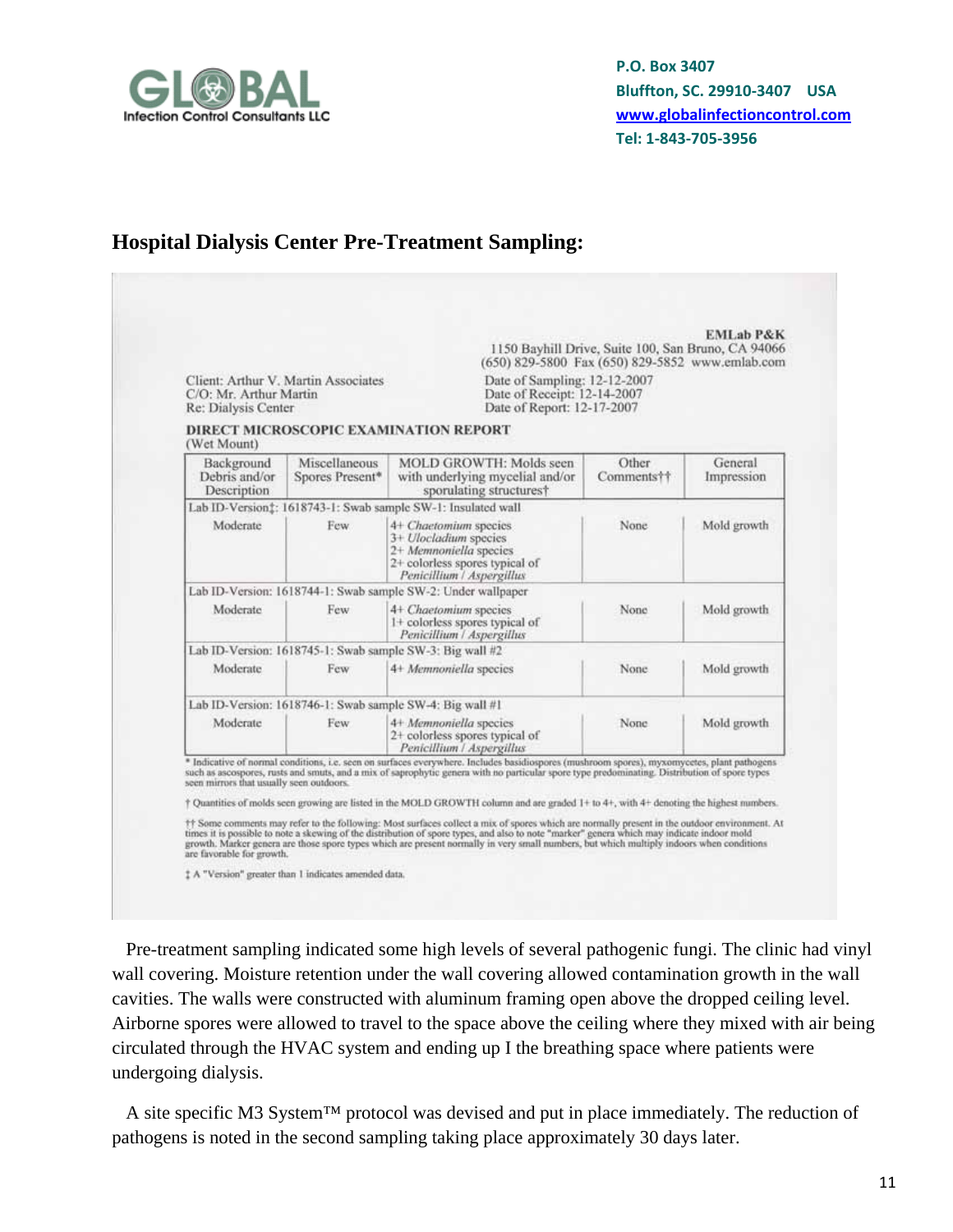

# **Hospital Dialysis Center Post Treatment Sampling**

| C/O: Mr. Kevin Martin<br>Re: Dialysis Center Clear                    | Client: Arthur V. Martin Associates                             | 6301 NW 5th Way, Suite 2850, Ft. Lauderdale, FL 33309<br>(650) 829-5800 Fax (650) 829-5852 www.emlab.com<br>Date of Sampling: 01-08-2008<br>Date of Receipt: 01-10-2008<br>Date of Report: 01-11-2008                                                                                                                                                                                                                                                                                                                                                                                                                                                                                                                                                                                                                                                                                       |                     |                       |
|-----------------------------------------------------------------------|-----------------------------------------------------------------|---------------------------------------------------------------------------------------------------------------------------------------------------------------------------------------------------------------------------------------------------------------------------------------------------------------------------------------------------------------------------------------------------------------------------------------------------------------------------------------------------------------------------------------------------------------------------------------------------------------------------------------------------------------------------------------------------------------------------------------------------------------------------------------------------------------------------------------------------------------------------------------------|---------------------|-----------------------|
| (Wet Mount)                                                           |                                                                 | DIRECT MICROSCOPIC EXAMINATION REPORT                                                                                                                                                                                                                                                                                                                                                                                                                                                                                                                                                                                                                                                                                                                                                                                                                                                       |                     |                       |
| Background<br>Debris and/or<br>Description                            | Miscellaneous<br>Spores Present*                                | <b>MOLD GROWTH: Molds seen</b><br>with underlying mycelial and/or<br>sporulating structures?                                                                                                                                                                                                                                                                                                                                                                                                                                                                                                                                                                                                                                                                                                                                                                                                | Other<br>Comments†† | General<br>Impression |
|                                                                       | Lab ID-Version: 1646897-1: Swab sample SW1: Studs 1             |                                                                                                                                                                                                                                                                                                                                                                                                                                                                                                                                                                                                                                                                                                                                                                                                                                                                                             |                     |                       |
| Light                                                                 | Very few                                                        | None                                                                                                                                                                                                                                                                                                                                                                                                                                                                                                                                                                                                                                                                                                                                                                                                                                                                                        | None                | Normal trapping       |
|                                                                       | Lab ID-Version: 1646898-1: Swab sample SW2: Studs 2             |                                                                                                                                                                                                                                                                                                                                                                                                                                                                                                                                                                                                                                                                                                                                                                                                                                                                                             |                     |                       |
| Light                                                                 | Very few                                                        | None                                                                                                                                                                                                                                                                                                                                                                                                                                                                                                                                                                                                                                                                                                                                                                                                                                                                                        | None                | Normal trapping       |
|                                                                       | Lab ID-Version: 1646899-1: Swab sample SW3: Studs 3             |                                                                                                                                                                                                                                                                                                                                                                                                                                                                                                                                                                                                                                                                                                                                                                                                                                                                                             |                     |                       |
| Light                                                                 | Very few                                                        | None.                                                                                                                                                                                                                                                                                                                                                                                                                                                                                                                                                                                                                                                                                                                                                                                                                                                                                       | None.               | Normal trapping       |
|                                                                       | Lab ID-Version: 1646900-1: Swab sample SW4: Studs 4             |                                                                                                                                                                                                                                                                                                                                                                                                                                                                                                                                                                                                                                                                                                                                                                                                                                                                                             |                     |                       |
| Light                                                                 | Very few                                                        | None                                                                                                                                                                                                                                                                                                                                                                                                                                                                                                                                                                                                                                                                                                                                                                                                                                                                                        | None                | Normal trapping       |
|                                                                       | Lab ID-Version: 1646901-1: Swab sample SW5: Studs 5             |                                                                                                                                                                                                                                                                                                                                                                                                                                                                                                                                                                                                                                                                                                                                                                                                                                                                                             |                     |                       |
| Light                                                                 | Very few                                                        | None                                                                                                                                                                                                                                                                                                                                                                                                                                                                                                                                                                                                                                                                                                                                                                                                                                                                                        | None                | Normal trapping       |
| seen mirrors that usually seen outdoors.<br>are favorable for growth. | <sup>1</sup> A "Version" greater than 1 indicates amended data. | * Indicative of normal conditions, i.e. seen on surfaces everywhere. Includes basidiospores (mushroom spores), myxomycetes, plant pathogens<br>such as ascospores, rusts and smuts, and a mix of saprophytic genera with no particular spore type predominating. Distribution of spore types<br><sup>+</sup> Quantities of molds seen growing are listed in the MOLD GROWTH column and are graded 1+ to 4+, with 4+ denoting the highest numbers.<br>#1 Some comments may refer to the following: Most surfaces collect a mix of spores which are normally present in the outdoor environment. At<br>times it is possible to note a skewing of the distribution of spore types, and also to note "marker" genera which may indicate indoor mold<br>growth. Marker genera are those spore types which are present normally in very small numbers, but which multiply indoors when conditions |                     |                       |

All samples tested negative for the presence of any residual pathogens after treatment with Path-Away™ Anti-Pathogenic Solution.